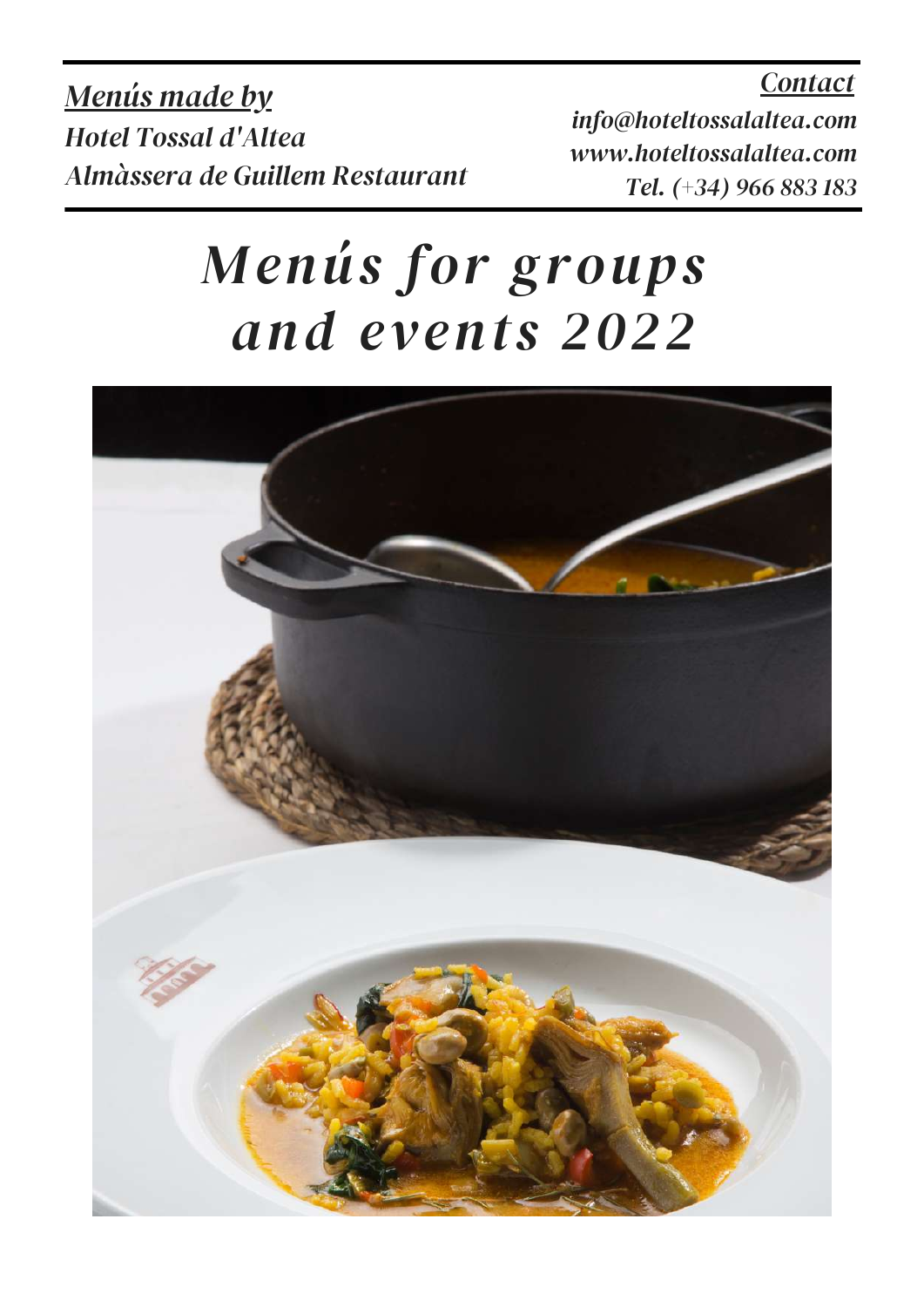## *Starters served on shared platters:*

- Bread with "all i oli" and green and black olives =  $\epsilon$  1,50
- Typical Altean ratatouille (aubergine, pepper) filled pastry =  $\epsilon$  1,50
- Iberian ham croquettes with almond mayonnaise  $(2 u) = \epsilon 2$
- Cod croquettes with caviar mayonnaise  $(2 u.) = \epsilon 2$
- Spinach croquettes with peanut mayonnaise  $(2 u) = \epsilon 2$
- Meatballs cooked in white wine =  $\epsilon$  2
- Marinated pork or marinated chicken skewer =  $\epsilon$  2
- Scrambled eggs with asparagus, garlic and Iberian ham =  $\epsilon$  2
- Scrambled eggs with prawns and mushrooms =  $E$  2,50
- Crispy pastry filled with vegetables and prawns =  $\epsilon$  2,50
- $-$  Iberian ham =  $\epsilon$  3
- Iberian ham from acorn-fed pigs 100% "Bellota" =  $\epsilon$  4,50
- Assortment of cheeses from our region =  $\epsilon$  3,50
- Iberian cold cuts assortment with almonds =  $\epsilon$  3
- Fresh leaf salad with tuna mojama shavings, tomato, dried fruit and walnut vinaigrette =  $\epsilon$  2,50

- Caprese tomato salad, fresh Callosa cheese, basil, black olives and anchovy fillets with extra virgin olive oil =  $\epsilon$  3

- Roasted pepper salad with tuna belly =  $\epsilon$  3
- Espencat (roasted aubergine and red and green pepper) with salted cod and extra virgin olive oil =  $E$  3

- Salad of lamb's lettuce sprouts with duck ham, fresh cheese from Callosa and forest fruit vinaigrette =  $\epsilon$  3,50

- Arugula sprout salad with Parmesan cheese flakes, walnut vinaigrette, crispy onion and anchovy fillets =  $\epsilon$  3

- Squid rings fried in batter =  $\epsilon$  2,50
- Crispy prawns with guacamole =  $\epsilon$  2,50
- Prawn Carpaccio with olives and roe vinaigrette =  $\epsilon$  3
- Grilled cuttlefish with dried tomato "brunoise" =  $\epsilon$  3,50
- Codfish Carpaccio (cuts) on ripe tomato and with a vinaigrette made with black olive and anchovies =  $\epsilon$  3
- Grilled squid with mango sauce =  $\epsilon$  3,50
- Salted fish: tuna mojama and tuna roe with tomato =  $\epsilon$  3,50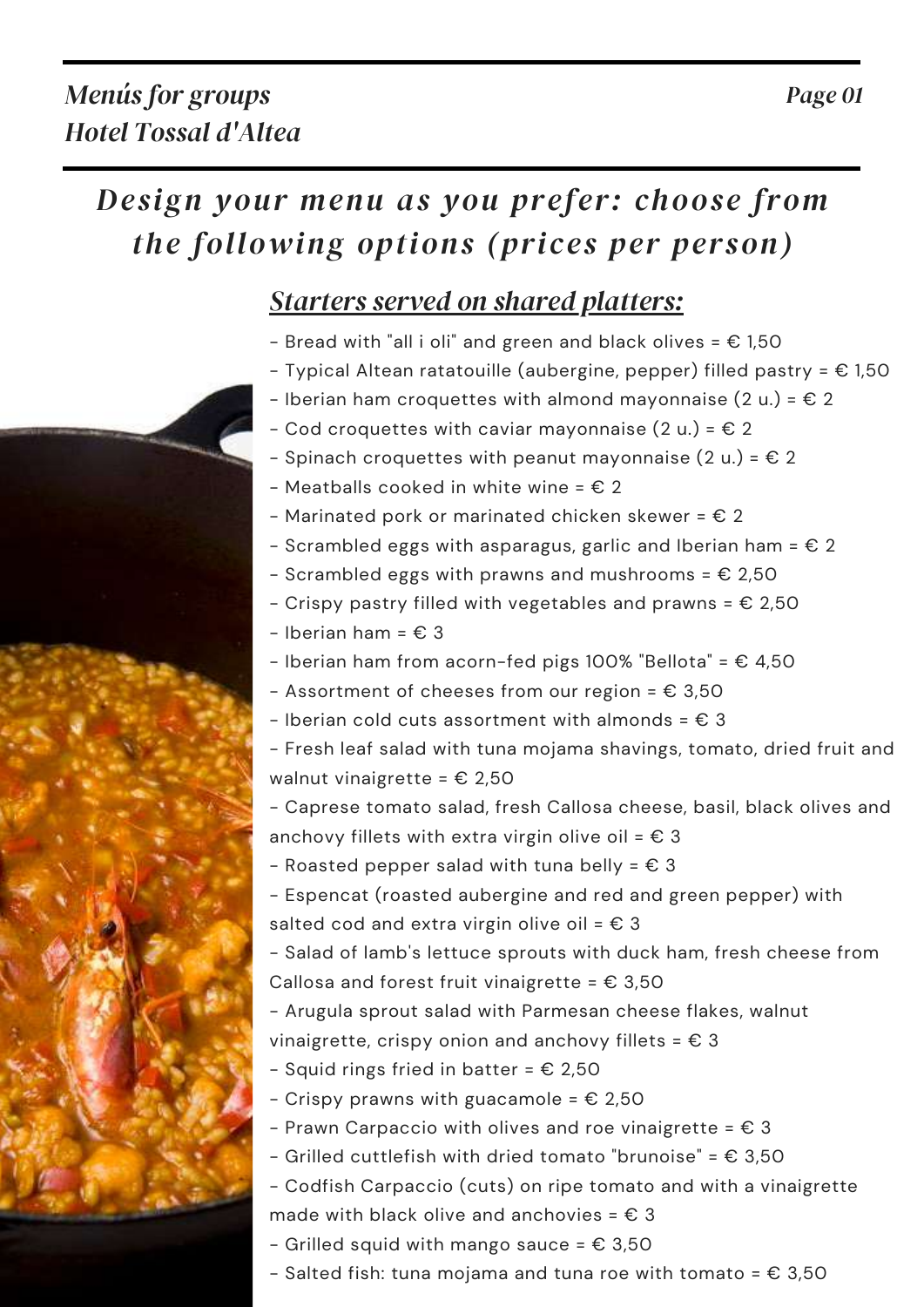

## *Main courses (individual plates)*

#### **Paellas and rices**

- $-$  "Senyoret" rice (squid, prawn, monkfish and vegetables) =  $\epsilon$  14
- $-$  "A banda" rice (cuttlefish and prawn) =  $\epsilon$  14
- Black ink rice (squid ink, monkfish, prawn and vegetables) =  $\epsilon$  14
- Seafood paella (lobster, prawn, squid, mussels and monkfish) =  $\epsilon$  15
- Iberian pork loin and chicken paella and vegetables =  $\epsilon$  13,50
- Creamy rice with prawn and monkfish rice =  $\epsilon$  15
- Creamy rice with cod and vegetables =  $\epsilon$  14,50
- Vegetable paella from the Alicante garden =  $\epsilon$  13

#### **Meats**

- Duck confit with red fruit sauce =  $E$  14,50
- Pork sirloin medallions with raisins and almonds sauce =  $\epsilon$  14.50
- Stewed beef cheeks with mushrooms =  $\epsilon$  15,50
- Stewed pork cheeks in its juice =  $E$  14,50
- Iberian pork loin with dried apricot sauce and Pedro Ximénez reduction =  $€ 14$
- Grilled Galician beef fillet steak ("entrecote") with "Café de París" sauce =  $\epsilon$  19
- Leg or shoulder of suckling lamb roasted in its juice =  $\epsilon$  22
- $-$  Rack (Carré) of lamb with apple sauce =  $\epsilon$  17
- Grilled Galician beef sirloin ("solomillo") with Port sauce =  $\epsilon$  22

#### **Fish**

- Salmon loin with honey, mustard and lemon sauce =  $\epsilon$  14
- Grilled sea bass fillet with ginger and white wine velouté =  $\epsilon$ 15,50
- Gilthead fillet with tomato and anchovies sauce =  $\epsilon$  14
- Confit cod loin with orange sauce, peas and mint =  $\epsilon$  16
- Hake loin with rosemary and a carrott cream =  $\epsilon$  16,50
- Grilled turbot fillet with toasted almond bechamel sauce =  $\epsilon$  18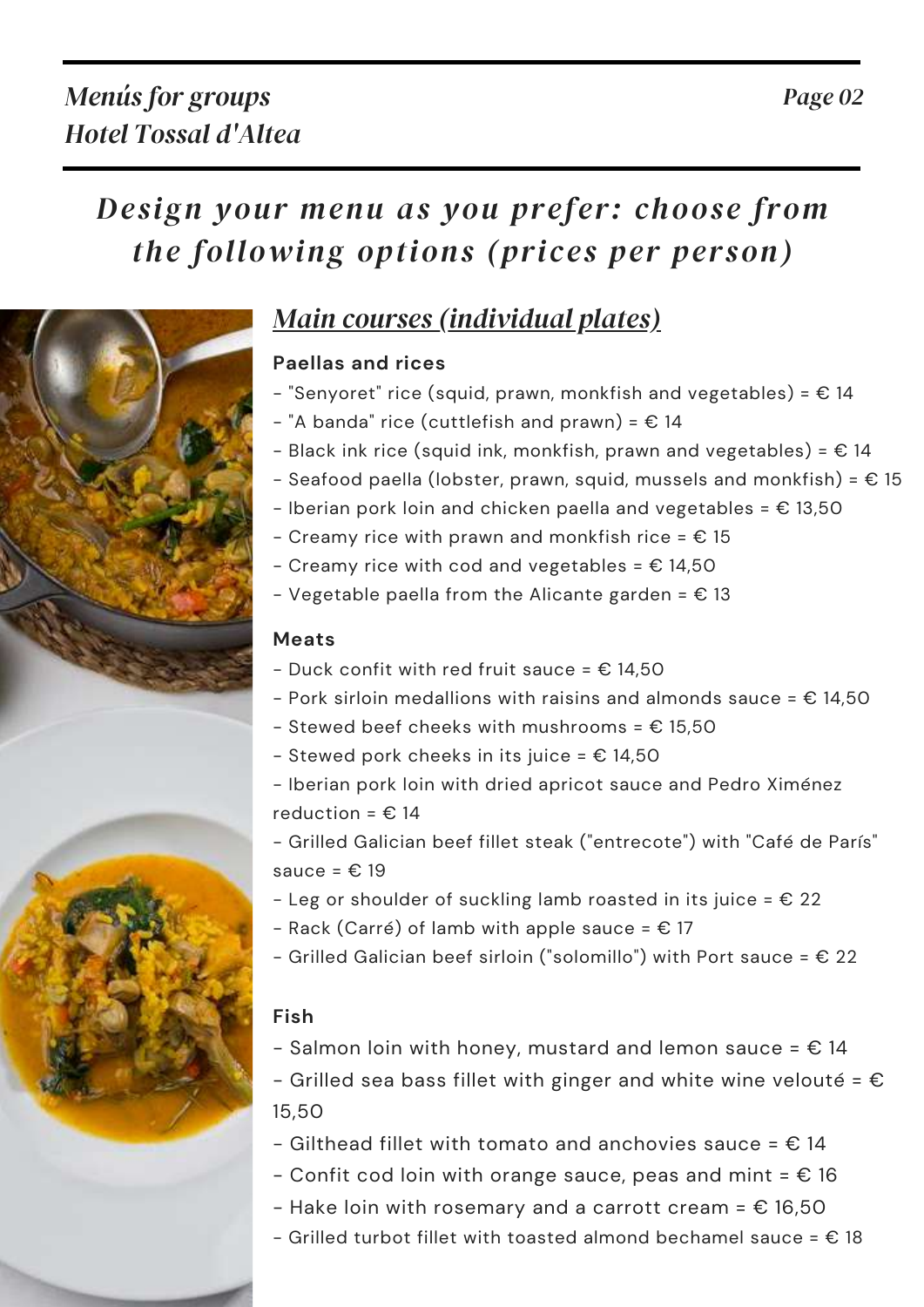### *Creams, sorbets and desserts (individual)*

#### **Creams**

- Cream of Vegetable soup =  $\epsilon$  7
- Cream of seafood soup =  $E9$
- Cream of mushroom soup =  $E9$
- Tomato "salmorejo" with Iberian ham =  $$7,50$

#### **Sorbets**

Cava lemon / Mango / Green apple / Mojito / Tangerine =  $\epsilon$  3,50

#### **Desserts**

- Nougat ice cream with hot chocolate and Chantilly =  $\epsilon$  5
- Seasonal fruit skewer with ice cream =  $E$  5
- Homemade custard =  $E$  4

- Almond crème caramel ("flan") with bitter orange marmalade and red fruit =  $\epsilon$  6

- Pineapple carpaccio with vanilla ice cream and crispy chocolate = € 6

- Chocolate cake "Valor" from Villajoyosa with rosemary syrup =  $\epsilon$  6

- Cheesecake with fig marmalade =  $\epsilon$  6
- Chocolate coulant with English cream and berries =  $\epsilon$  6
- Cappuccino cup of chocolate and coffee =  $\epsilon$  6

- "Crema Catalana", a custard cream with caramelized sugar and candied lemon and orange =  $\epsilon$  5,50

- Crepe with "Valor" chocolate from Villajoyosa and vanilla ice cream = € 6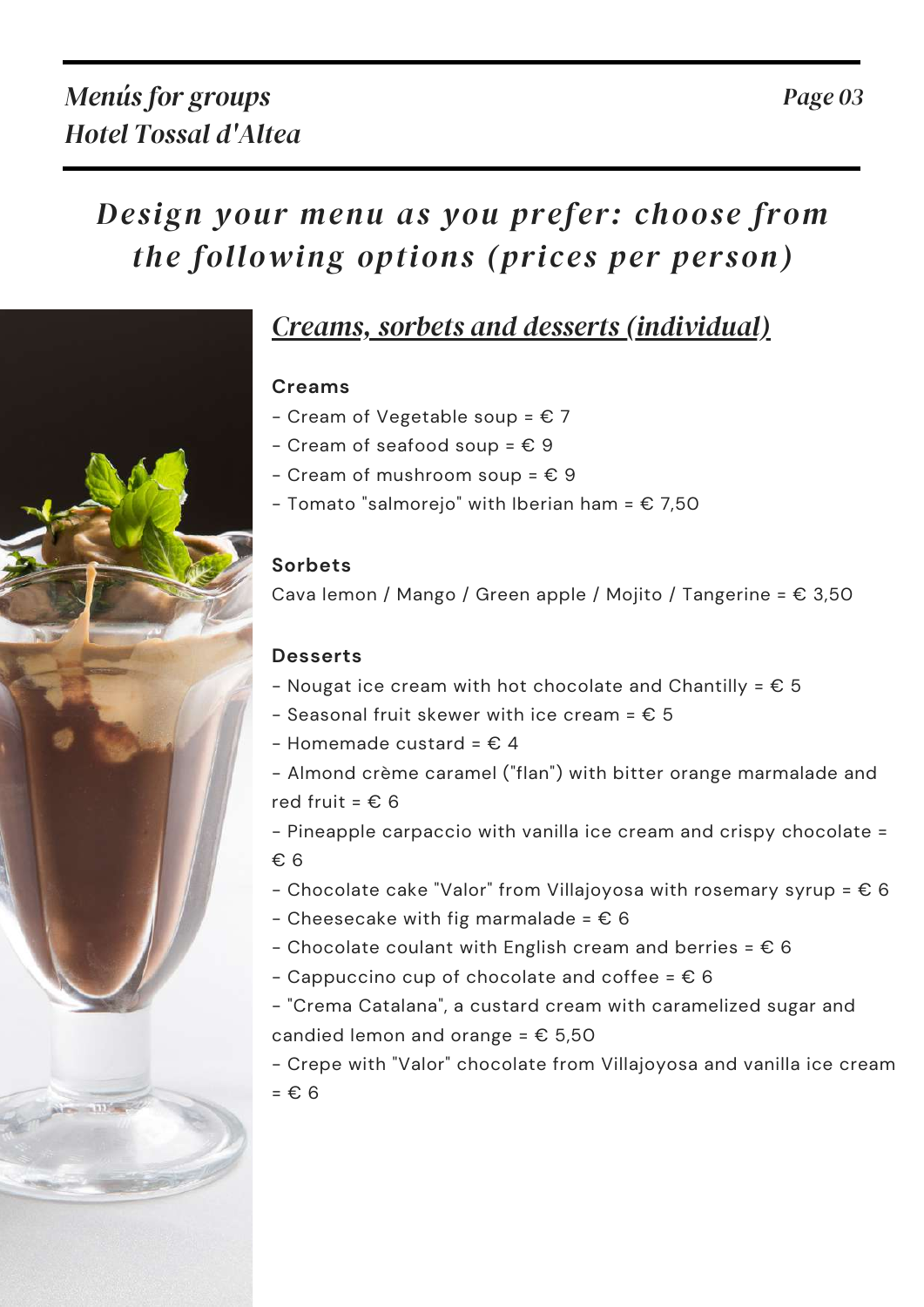

## *Wine cellar and beverage groups*

Choose the wine and beverage group you prefer. In the following prices we consider the consumption of half a bottle of wine per person. Drinks are included from start to finish of the banquet.

#### **Group 1 = 10 €/person**

Red: Malacapa Tempranillo-Mazuelo (D.O. Rioja) o Fuenteseca Eco Bobal-Cabernet Sauvignon (D.O. Utiel-Requena) White: Finca Los Trenzones Verdejo (D.O. La Mancha) o Fuenteseca Eco Macabeo-Sauvignon Blanc (D.O. Utiel-Requena) Rosé: Fuenteseca Eco Bobal-Cabernet Sauvignon (D.O. Utiel-Requena) Water - Soft drinks - Draught beer - Coffee/tea

#### **Group 2 = 13 €/person**

Red: Mariluna ecológico Tempranillo-Bobal (D.O. Valencia) White: Mariluna ecológico Verdejo-Macabeo (D.O. Valencia) o Marina Alta Moscatel (D.O. Alicante). Rosé: Pasión de Bobal ecológico (D.O. Utiel-Requena) Water - Soft drinks - Draught beer - Coffee/tea

#### **Group 3 = 16 €/person**

Red: Flores de Callejo Tempranillo (D.O. Ribera del Duero) o 12 Lunas Tempranillo-Garnacha-Cabernet Sauvignon (D.O. Somontano) o Pasión de Bobal ecológico (D.O. Utiel-Requena) White: Oro de Castilla Verdejo (D.O. Rueda) o Pasión de Moscatel (D.O. Valencia) Rosé: Pasión de Bobal ecológico (D.O. Utiel-Requena) Water - Soft drinks - Draught beer - Coffee/tea

Note: If there is no stock of any previously reserved wine, at the banquet we will replace it with another wine of the same or higher category.

You can also choose wines and drinks by units. In this way, only exactly consumed drinks will be billed.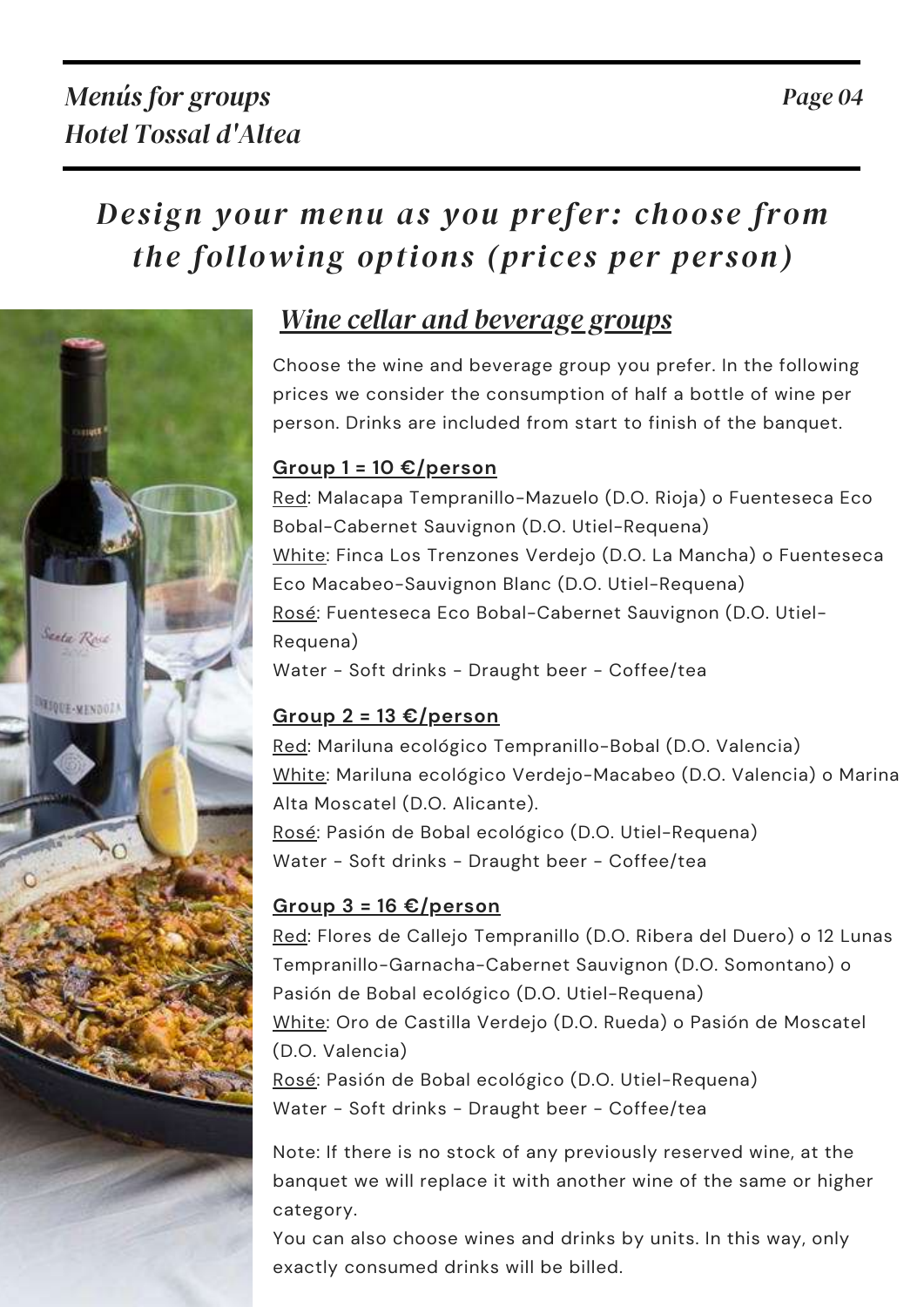## *Menús for groups Hotel Tossal d'Altea*

# *1) Set Menu nº1 = 30 €*



#### **Starters for charing:**

Bread with "all i oli" (olive oil and garlic mayonnise) and olives and

Fresh leaf salad with dried salted tuna shavings, tomato, nuts and walnut vinaigrette

and

Squid rings fried in batter

and

Assortment of Iberian croquettes and spinach croquettes

#### **Main course (to choose before the event, with a maximum of two options):**

Paella with pork loin, chicken and vegetables

or

Paella "a banda" with squid and prawn

or

Iberian pork loin with dried apricot sauce and Pedro Ximénez reduction

or

Gilthead fillet with tomato and anchovies sauce

or

Loin of salmon with honey, mustard and lemon sauce

**Dessert:**

Skewer of seasonal fruit with ice cream

#### **Wines and drinks:**

Red wine Fuenteseca organic (D.O. Utiel-Requena) White wine Fuenteseca organic (D.O. Utiel-Requena) Rosé wine Fuenteseca organic (D.O. Utiel-Requena) Water, soft drinks, draught beer and coffee/tea Drinks included only during the banquet \* If you want a sorbet between the starters and the main course, supplement of  $+ \in 3,50$ .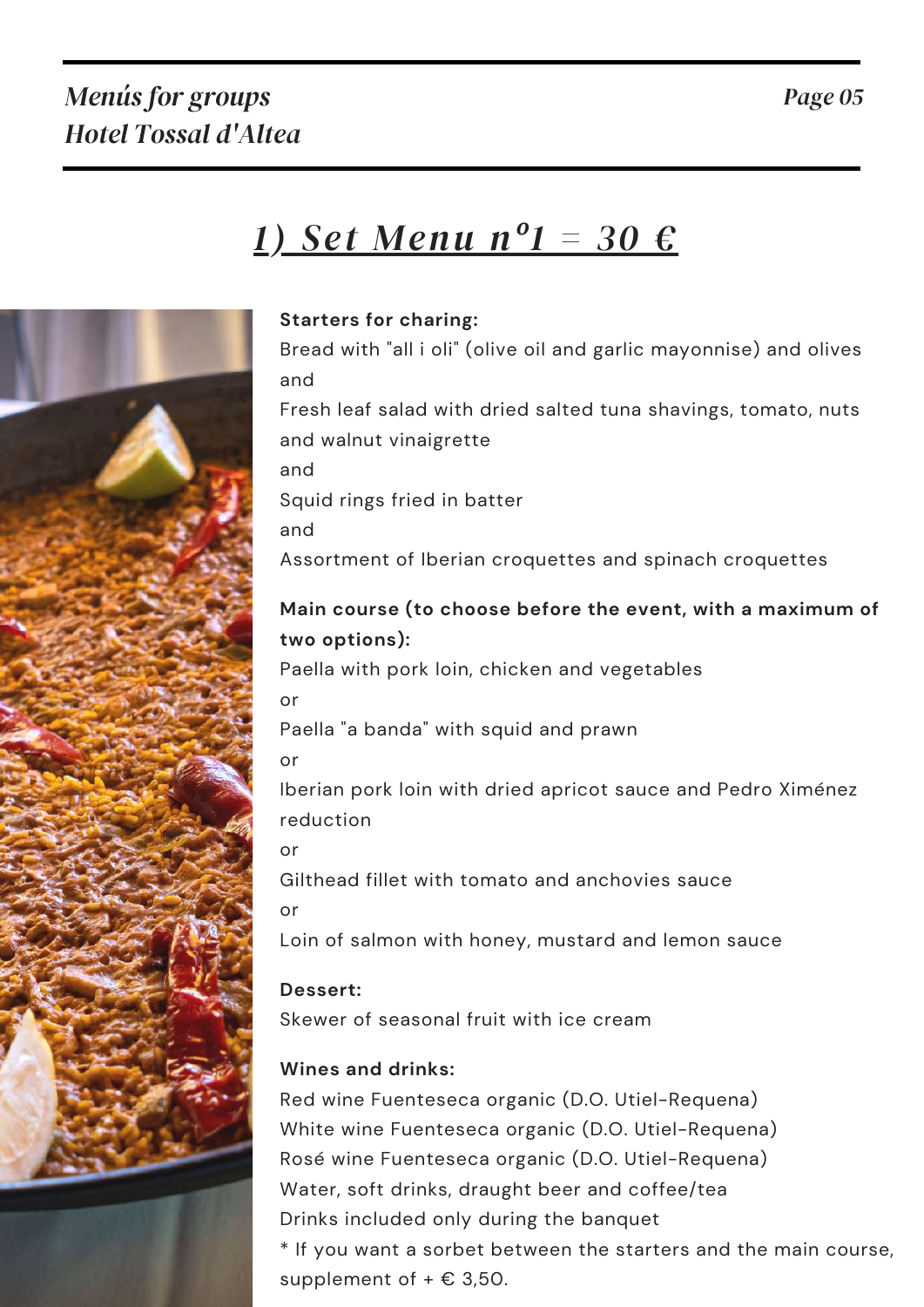## *Menús for groups Hotel Tossal d'Altea*

# *2) Set Menú nº 2 = 35 €*



#### **Starters for sharing:**

Bread with "all i oli" (olive oil and garlic mayonnise) and olives and

Caprese Salad with tomato, fresh cheese from Callosa, basil, black olives and anchovies with extra virgin olive oil

and

Scrambled eggs with Iberian ham, garlic and green asparagus and

Millefeuille stuffed with spicy pork sausage and breaded goat cheese with tomato marmalade

#### **Main course (to choose before the event, with a maximum of two options):**

**"**Senyoret" rice Paella (squid, prawn, monkfish and vegetables) or

Black rice Paella (squid ink, cuttlefish, monkfish, prawn and vegetables)

or

Iberian pork sirloin medallions with raisin and almond sauce or

Seabass fillet with ginger and white wine "velouté"

#### **Dessert:**

Almond crème caramel ("Flan") with bitter orange marmalade

#### **Wines and drinks:**

Red wine Malacapa (D.O. Rioja) White wine Finca Los Trenzones Verdejo (D.O. La Mancha) Rosé wine Fuenteseca organic (D.O. Utiel-Requena) Water, soft drinks, draught beer and coffee/tea Drinks included only during the banquet \* If you want a sorbet between the starters and the main course, supplement of  $+ \in 3,50$ .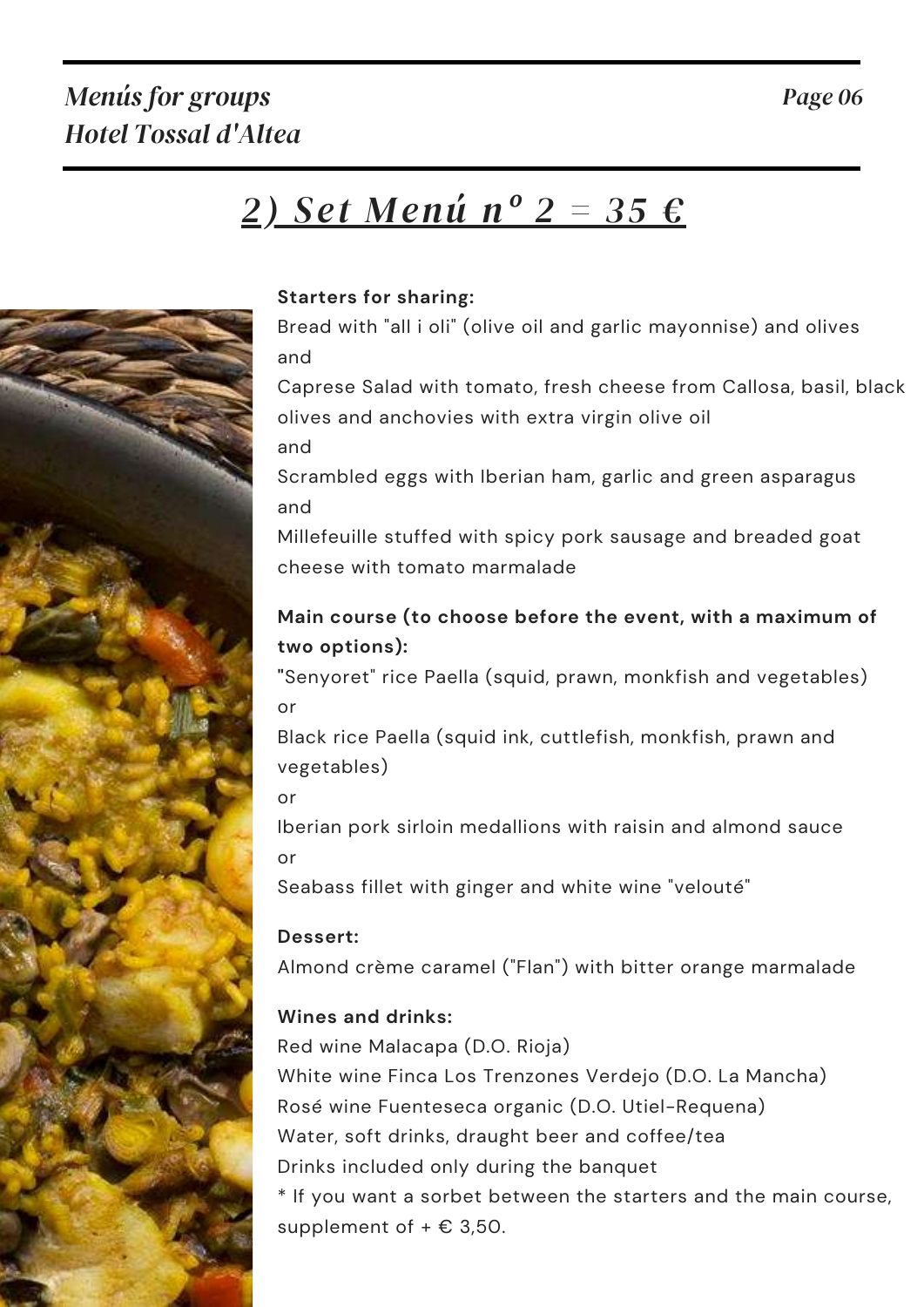# *3) Set Menú nº 3 = 40 €*



#### **Starters for sharing:**

Bread with "all i oli" (olive oil and garlic mayonnise) and olives and

Arugula sprouts salad with Parmesan cheese slices, walnut vinaigrette, crispy onion rain and anchovy fillets and

Assortment of Iberian cold cuts and semi-cured cheeses from our region

and

Crispy pastry stuffed with vegetables and prawns

#### **Main course (to choose before the event, with a maximum of two options):**

Creamy rice with prawn and monkfish or creamy rice with codfish and spinach

or

Seafood paella (lobster, prawn, squid, mussels and monkfish) or

Duck confit with red fruit sauce

or

Hake loin with rosemary aroma with almond oil on carrot cream and sautéed asparagus

#### **Dessert:**

Homemade cheesecake with fig marmalade

#### **Wines and drinks:**

Red wine Mariluna Eco Tempranillo-Bobal (D.O. Valencia) White wine Mariluna Eco Verdejo-Macabeo (D.O. Alicante) Rosé wine Pasión de Bobal organic (D.O. Utiel-Requena) Water, soft drinks, draught beer and coffee/tea Drinks included only during the banquet

\* If you want a sorbet between the starters and the main course, supplement of  $+ \in 3,50$ .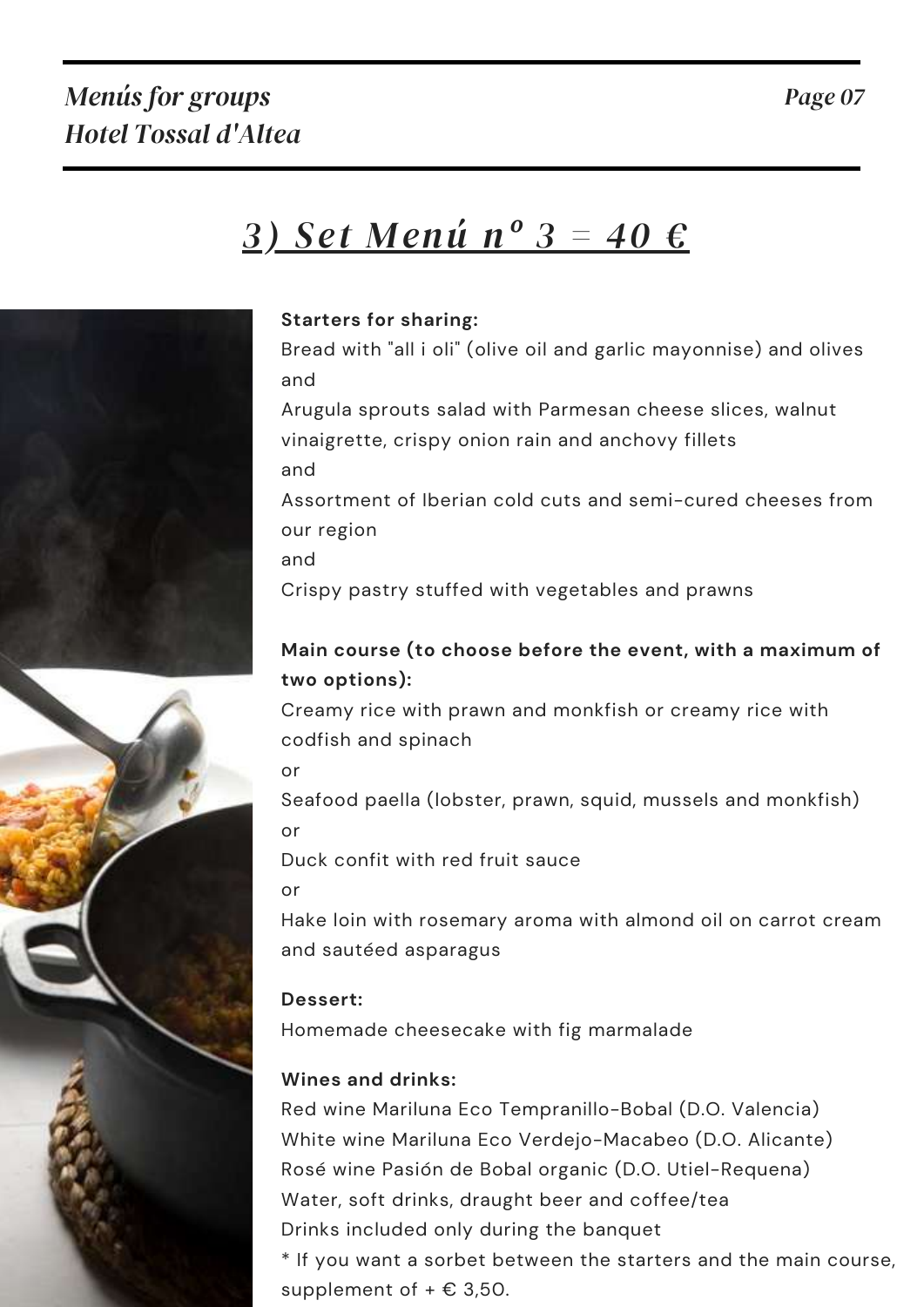## *Menús for groups Hotel Tossal d'Altea*

# *4) Set Menú nº 4 = 45 €*



#### **Starters for sharing:**

Bread with "all i oli" (olive oil and garlic mayonnise) and olives and

"Espencat", a traditional salad made with roasted aubergine and peppers and salted codfish

and

Iberian ham and a selection of different kinds of cheeses from Alicante with dried fruits and marmalade and

Grilled cuttlefish with dried tomato "brunoise"

#### **Main course (to choose before the event, with a maximum of two options):**

Grilled beef from Galicia (fillet steak) with "Café de París" sauce or

Carré of lamb with apple sauce

or

Confited codfish loin with orange sauce, peas and mint

#### **Dessert:**

Custard cream with caramelized brown sugar and candied orange and lemon

#### **Wines and drinks:**

Red wine Flores de Callejo Tempranillo (D.O. Ribera del Duero) White wine Marina Alta Moscatel (D.O. Alicante) Rosé wine Pasión de Bobal organic (D.O. Utiel-Requena) Water, soft drinks, draught beer and coffee/tea Drinks included only during the banquet \* If you want a sorbet between the starters and the main course, supplement of  $+ \in 3,50$ .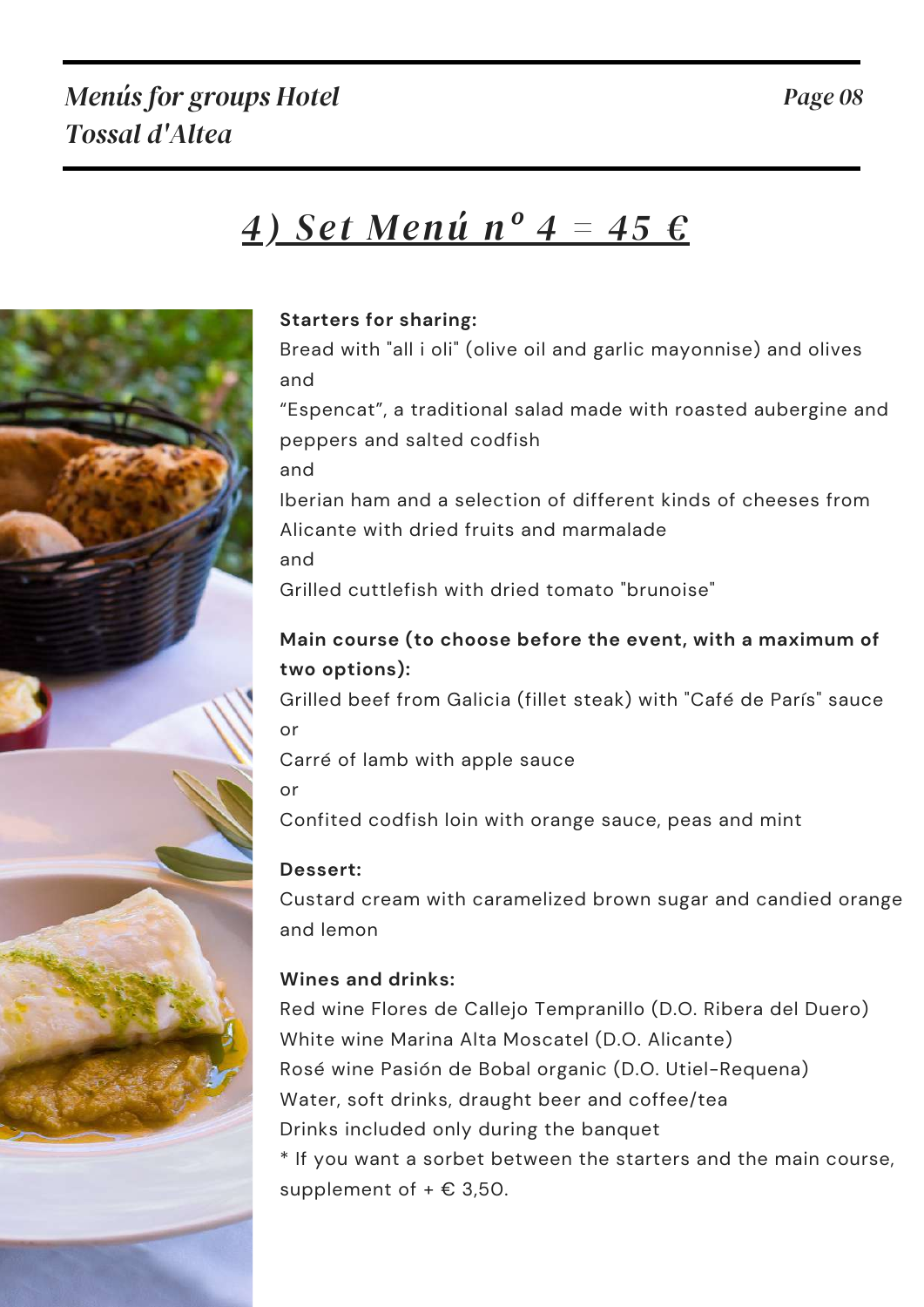## *Menús for groups Hotel Tossal d'Altea*

# *5) Set Menú nº 5 = 50 €*



#### **Starters for sharing:**

Bread with "all i oli" (olive oil and garlic mayonnise) and olives and

Corn salad (lamb's lettuce) with duck ham, cherry tomato, duck foie slices and nuts

and

Fine cuts of cod on ripe tomato and with a vinaigrette made with black olive and anchovy

and

Grilled squid with paprika oil and chopped chives

#### **Main course (to choose before the event, with a maximum of two options):**

Grilled beef from Galicia (tenderloin steak) with Port wine sauce (if you wish to accompany the meat with a duck foie escalope, + €3 supplement)

or

Grilled turbot fillet with toasted almond bechamel sauce

#### **Dessert:**

"Valor" chocolate cake from Villajoyosa and rosemary syrup

#### **Wines and drinks:**

Red wine Pasión de Bobal organic (D.O. Utiel-Requena) White wine Pasión de Moscatel organic (D.O. Valencia) Rosé wine Pasión de Bobal organic (D.O. Utiel-Requena) Water, soft drinks, draught beer and coffee/tea Drinks included only during the banquet \* If you want a sorbet between the starters and the main course, supplement of  $+ \in 3,50$ .